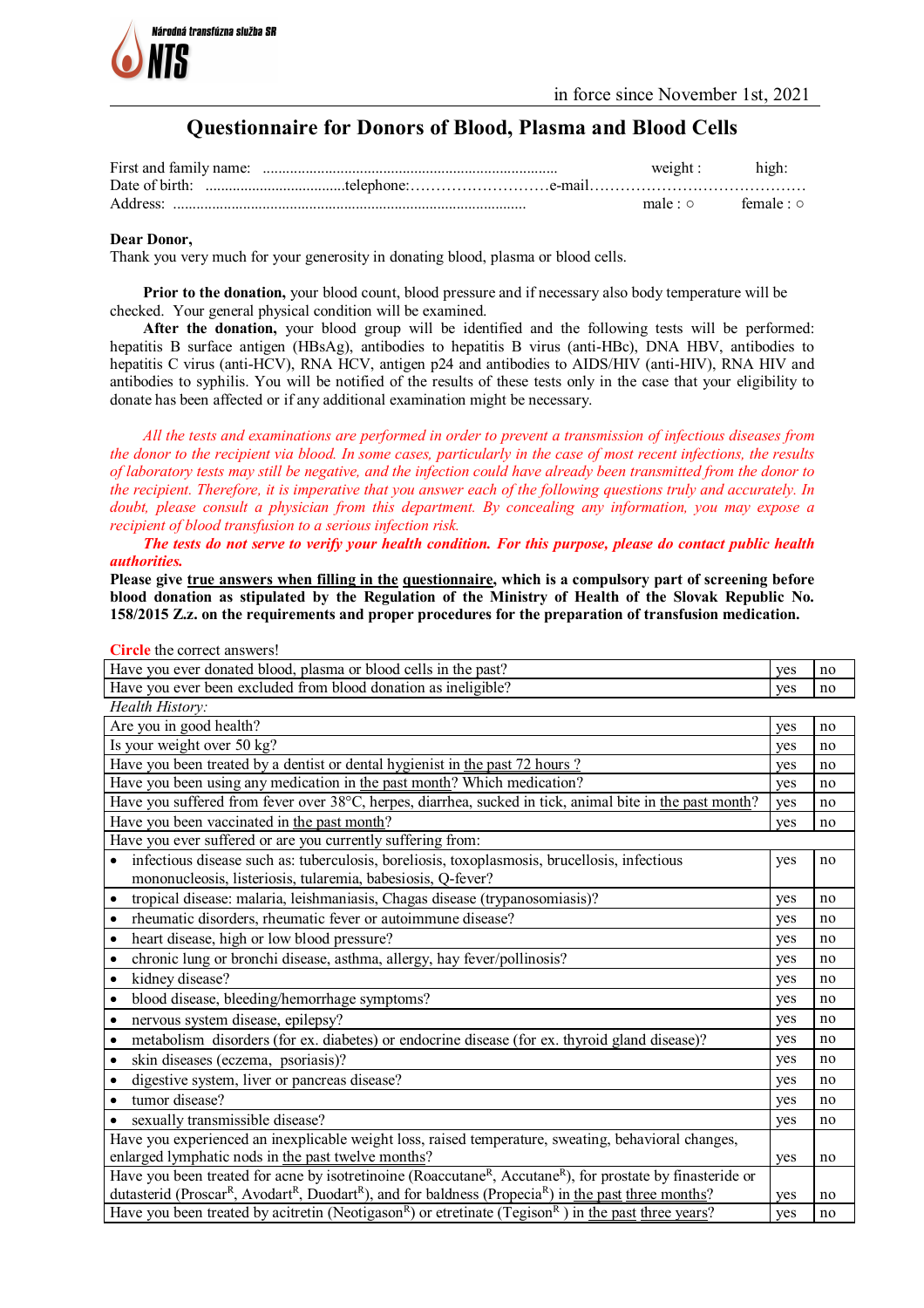*Risk Factors Questions:*

| In the past six months have you had                                                                                                 |     |    |  |  |  |
|-------------------------------------------------------------------------------------------------------------------------------------|-----|----|--|--|--|
| - any operation, medical examination or treatment, endoscopy, arterial catheterization?                                             |     |    |  |  |  |
| - any tattooing, piercing, ear-ring application, acupuncture, permanent make - up?                                                  |     |    |  |  |  |
| - any injury during which the wound or mucous membrane was in contact with another person's blood,                                  |     |    |  |  |  |
| or any accidental stick of a used needle?                                                                                           | yes | no |  |  |  |
| Have you ever received a blood component transfusion? If yes, when?where?                                                           | yes | no |  |  |  |
| Have you ever received human or animal tissue or organ transplant (e.g. corneal transplantation, dura                               | yes | no |  |  |  |
| mater graft)?                                                                                                                       |     |    |  |  |  |
| Have you ever undergone brain or spinal cord surgery?                                                                               | yes | no |  |  |  |
| Have you had any information about Creutzfeldt-Jacob disease or about another spongiform                                            |     |    |  |  |  |
| encephalopathy in your family?                                                                                                      | yes | no |  |  |  |
| Have you ever been treated with a products prepared from hypophysis (e.g. growth hormone)?                                          | yes | no |  |  |  |
| Did you spend the time in excess of six moths in the United Kingdom/Ireland during 1980–1996?                                       | yes | no |  |  |  |
| Have you been out of Slovak Republic in the past six months?                                                                        | yes | no |  |  |  |
| Were you born or have you ever lived more than 6 month out of Europe?                                                               | yes | no |  |  |  |
|                                                                                                                                     |     |    |  |  |  |
| Have you been in contact with any person suffering from hepatitis or another infectious disease in the                              | yes | no |  |  |  |
| past six months, ?                                                                                                                  |     |    |  |  |  |
| Have you had a sexual intercourse with new partner in the past three months?                                                        | yes | no |  |  |  |
| Have you or your sexual partner ever been in any of the following risk situations:                                                  |     |    |  |  |  |
| - positive test for the HIV or hepatitis (jaundice)?                                                                                |     |    |  |  |  |
| - use of drugs or anabolic hormones?                                                                                                |     |    |  |  |  |
| - payment for sex or performing sex for money or drugs?                                                                             |     |    |  |  |  |
| Do you have a risky occupation/hobbies? (professional driver, diver, worker in the height)?                                         | yes | no |  |  |  |
| Male Donors:                                                                                                                        |     |    |  |  |  |
| Have you had a sexual intercourse with a man in the past twelve months?                                                             | yes | no |  |  |  |
| Female Donors:                                                                                                                      |     |    |  |  |  |
| $\mathbf{r} = \mathbf{r}$ and $\mathbf{r} = \mathbf{r}$ and $\mathbf{r} = \mathbf{r}$ and $\mathbf{r} = \mathbf{r}$<br>$\mathbf{A}$ |     |    |  |  |  |

| Have you been pregnant or breast feeding in the past six months?         | ves        |  |
|--------------------------------------------------------------------------|------------|--|
| Have you been treated with hormonal injection for sterility before 1986? | <b>ves</b> |  |
|                                                                          |            |  |

**Declaration**

I declare that I have read the above questions and answered them all truthfully.

I am aware that by knowingly concealing any information, I may cause health problems or death to another person and I may be prosecuted under the Criminal Code of the Slovak Republic.

I have been informed of the possibility to exclude myself from donation, and I will do it if necessary.

I consider myself to be a suitable blood donor, whose blood will not jeopardize the recipient's health.

In case any symptoms of an infectious disease appear after blood my donation, I shall inform the blood transfusion center. I declare that I am willing to donate my blood (plasma, blood cells) on my own will and free of charge, agreeing that the blood may be used for medical purposes. I declare that I have been clearly informed of the purpose, nature and risks of the examinations I shall undergo as a donor of blood / blood component and I agree to them to be performed.

**Basic information concerning the protection of personal data (data protection policy)**

Your personal data listed in this questionnaire is processed in information systems operated by the National Transfusion Service of the Slovak Republic, Ďumbierska 3 / L, 831 01 Bratislava, Slovak Republic, Company ID 30853915 ("NTS SR"),for the following purposes: (a ) to ensure the quality, safety and efficiency of transfusion medicine, (b) to ensure the quality and safety of blood and blood components (c) to manage the register of donors of blood and blood components.

By signing this questionnaire you confirm that when you handed this questionnaire over to a competent employee of NTS SR, you were provided with information about the protection of your personal data in the information systems of NTS SR, and you were given the opportunity to get acquainted with additional information concerning the personal data protection policy in the written form either (a) located on the notice board in the donor area of NTS SR in the case you handed over the questionnaire at the blood collection center of NTS SR, or (b) on request, provided by the employee of the mobile site of NTS SR in the case you handed over the questionnaire at a mobile blood collection site.

You have the right to access your personal data, to correct it, as well as the right to limit its processing as outlined in the extended data protection policy.

Further information on the processing of personal data in the NTS SR information systems is also available on the NTS SR website: *www.ntssr.sk/zasadyochranyudajov*. In case of confusion or questions regarding the protection of your personal data, you can contact the NTS SR by e-mail: *osobne.udaje@ntssr.sk*..

In:................................................ Date : ............................ Donor's signature : .....................................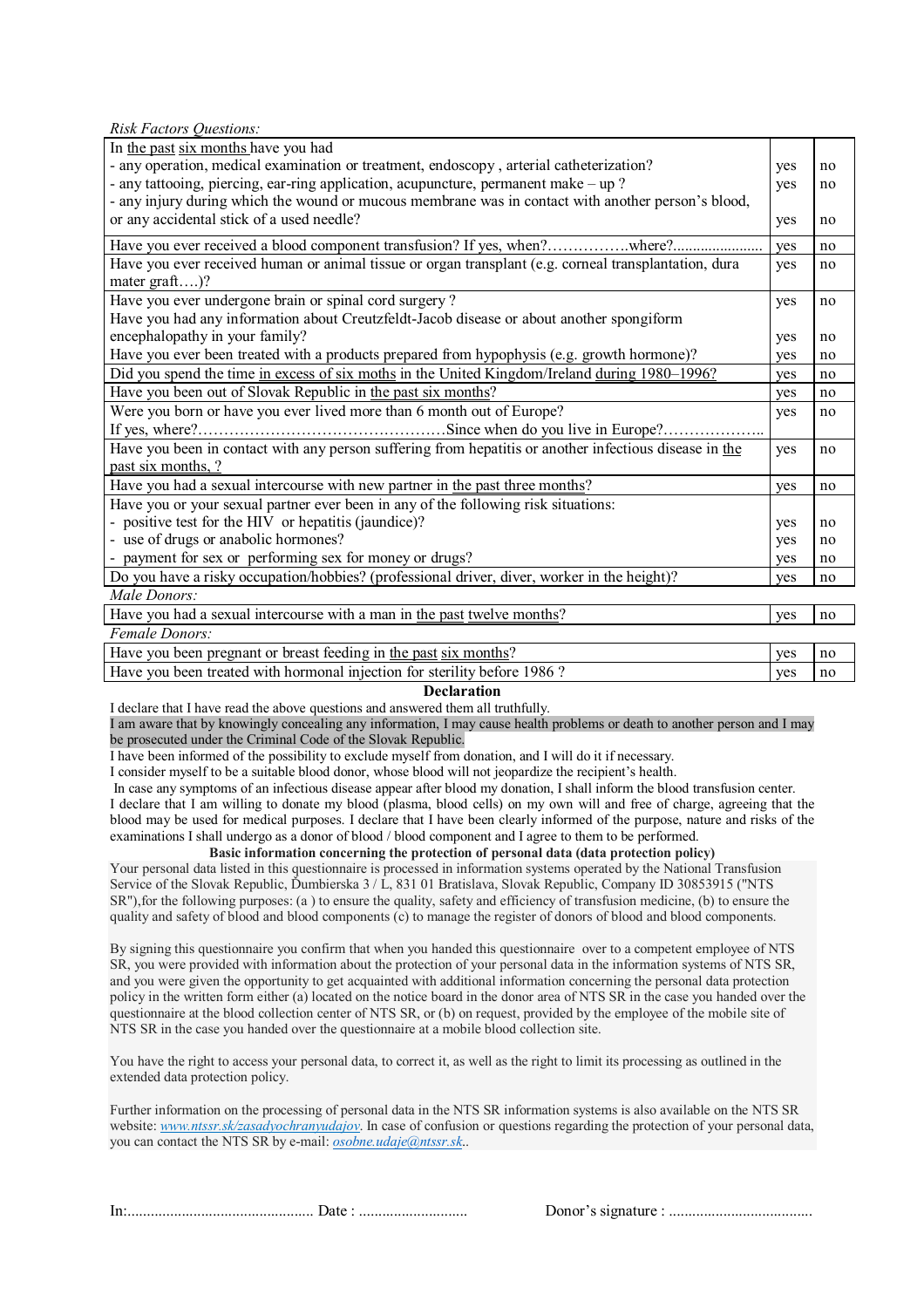# **Information for Donors**

*Please read the following information carefully.*

# **Prior to the donation:**

Consume light meals the day before donation, drink at least 0,5 l of a non-alcoholic beverage and have a light breakfast (bread, jam, honey, fruit, vegetable), avoid dairy products, smoked meats and the like. You should not come after physical or psychological effort or strain. Blood donation is not recommended during, immediately before or after menstruation.

# **Donation procedure:**

- 1. filling-in of the Questionnaire for Donors of Blood, Plasma and Blood Cells
- 2. registration of the donor
- 3. taking a blood sample for testing (blood count, hemoglobin, blood group)
- 4. physical examination

5. donation (duration approx. 7-10 min., volume of blood taken: 400-500 ml)

# **No donor can be infected during the blood or blood component (plasma and blood cells) donation. Only disposable materials are used for blood and blood component collection.**

**Blood donor (according to directives of the EU)** must be in good health condition, age from 18 to 60 years, weight minimum 50 kg.

**Permanently** excluded from blood donation is anyone:

- 1. who is AIDS (HIV), hepatitis B, hepatitis C, syphilis positive,
- 2. who has ever used intravenous or intramuscular drugs,
- 3. who changes sexual partners in a promiscuous way,
- 4. who gets paid or pays for sexual services,
- 5. who uses medically not-indicated anabolic steroids or hormones,
- 6. who has a history of coagulation disorders (e.g. hemophilia) treated by blood preparations/medications.

**Temporarily deferred** from blood donation is anyone:

- 7. who has visited regions with endemic malaria or Chagas disease in the past six months,
- 8. who has had a history of gonorhea or another sexually transmitted disease in the past twelve months,
- 9. who has visited, in the past twelve months, a region with a high incidence of AIDS,
- 10. who has visited a region in which bloodborne disease occurred in the endemic range (e.g. bird flu, Dengue, Chikungunya, West Nile Virus infection) in the past month,
- 11. whose sexual behavior may expose him/her to a risk of contracting serious blood borne disease (sexual intercourse in the past twelve months with a person meeting the criteria shown in  $1 - 6$ above),
- 12. who has a history of surgical or other treatments (operation, endoscopy, arterial catheterization, blood transfusion, tattooing, piercing, ear-rings application, acupuncture) in the past six months,
- 13. who suffers from an allergy (if symptomatic) or certain other health problems,
- 14. who has been/is on a certain medication.

**After the donation** you are advised to make up for the loss of the body liquids and to take a snack. Avoid any strenuous physical or psychological activity in the following twelve hours. Driving immediately after donation is strictly to be avoided, and you should drive very carefully also at some later time.

#### **Possible post-donation complications**:

In about 1-3 % of donations, some complications such as hematomas (bruises) or temporary weakness, dizziness or sickness can occur.

*You are encouraged to ask any questions concerning blood and blood components donation. A medical doctor from our blood transfusion establishment will be pleased to answer.*

Thank you for your cooperation. National Transfusion Service staff